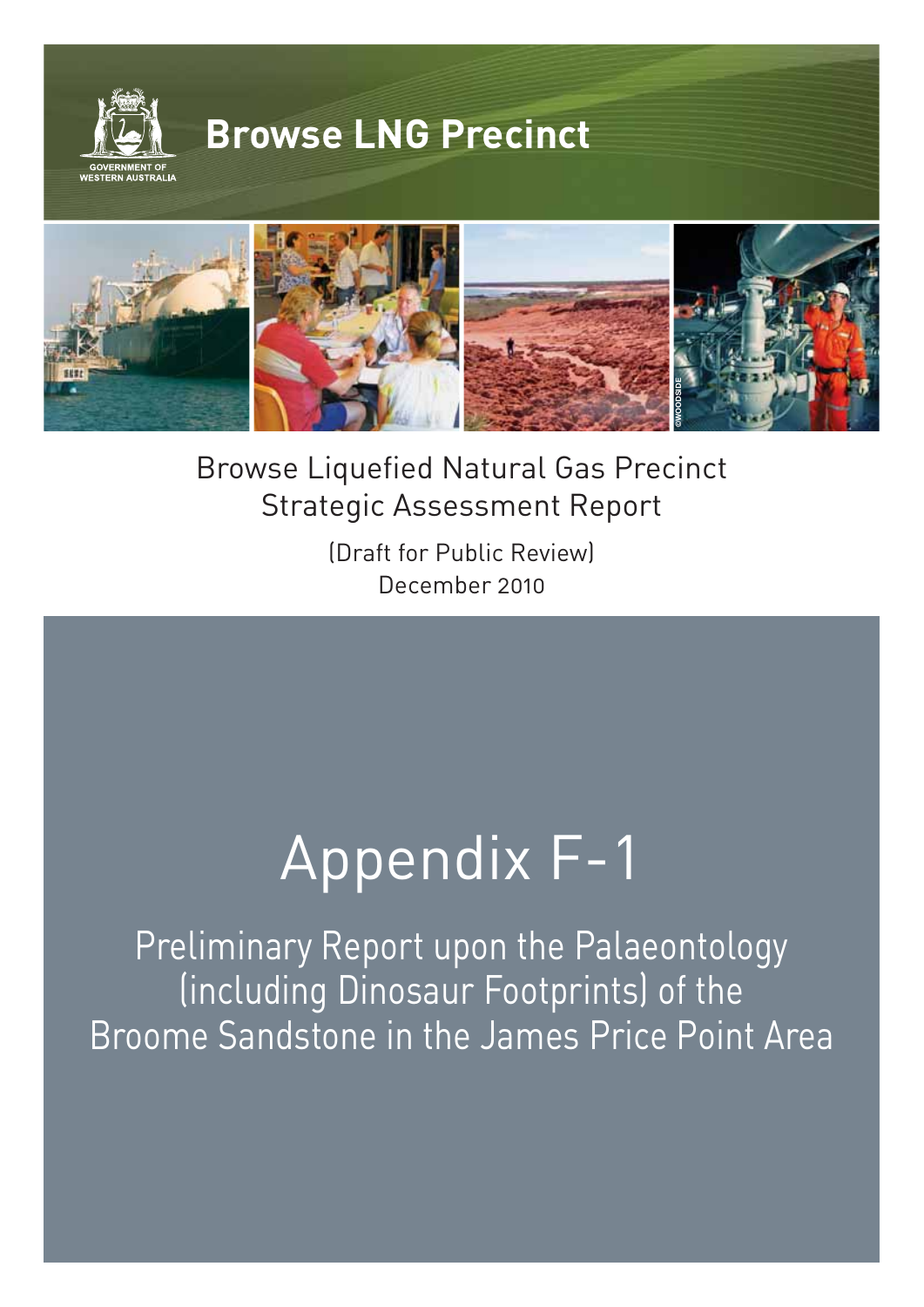Browse LNG SEA Department of State Development 27 January 2010 Document No. 60103995-0000-GE-REP-0009 **AECOM** 

## Preliminary Report upon the Palaeontology (including Dinosaur Footprints) of the Broome Sandstone in the James Price Point Area, Western Australia

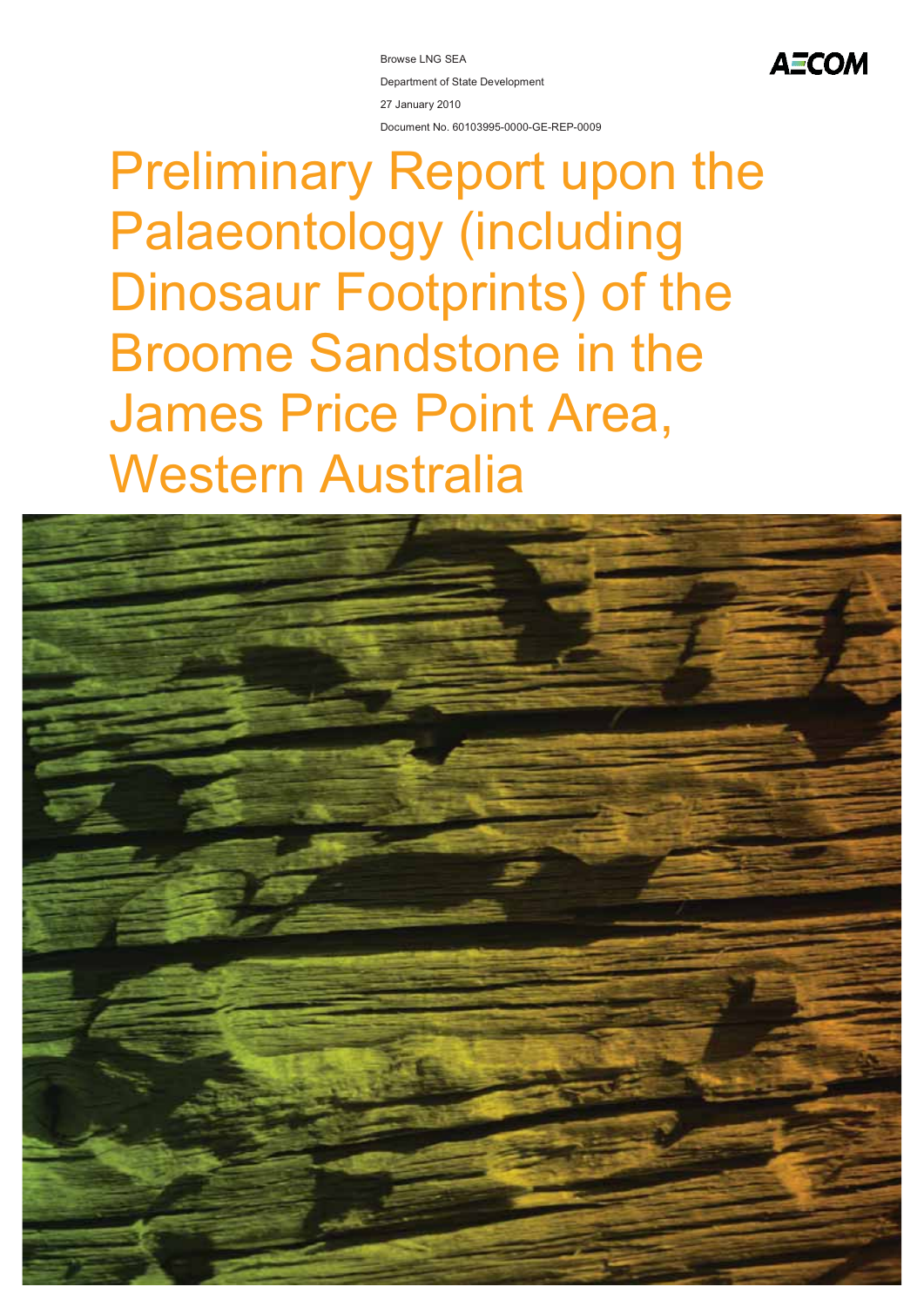#### Preliminary Report upon the Palaeontology (including Dinosaur Footprints) of the Broome Sandstone in the James Price Point Area, Western Australia

Prepared for

Department of State Development

Prepared by

**AECOM Australia Pty Ltd** 3 Forrest Place, Perth WA 6000, GPO Box B59, Perth WA 6849, Australia T +61 8 6430 2000 F +61 8 6430 2999 www.aecom.com ABN 20 093 846 925

27 January 2010

60103995

© AECOM Australia Pty Ltd 2010

The information contained in this document produced by AECOM Australia Pty Ltd is solely for the use of the Client identified on the cover sheet for the purpose for which it has been prepared and AECOM Australia Pty Ltd undertakes no duty to or accepts any responsibility to any third party who may rely upon this document.

All rights reserved. No section or element of this document may be removed from this document, reproduced, electronically stored or transmitted in any form without the written permission of AECOM Australia Pty Ltd.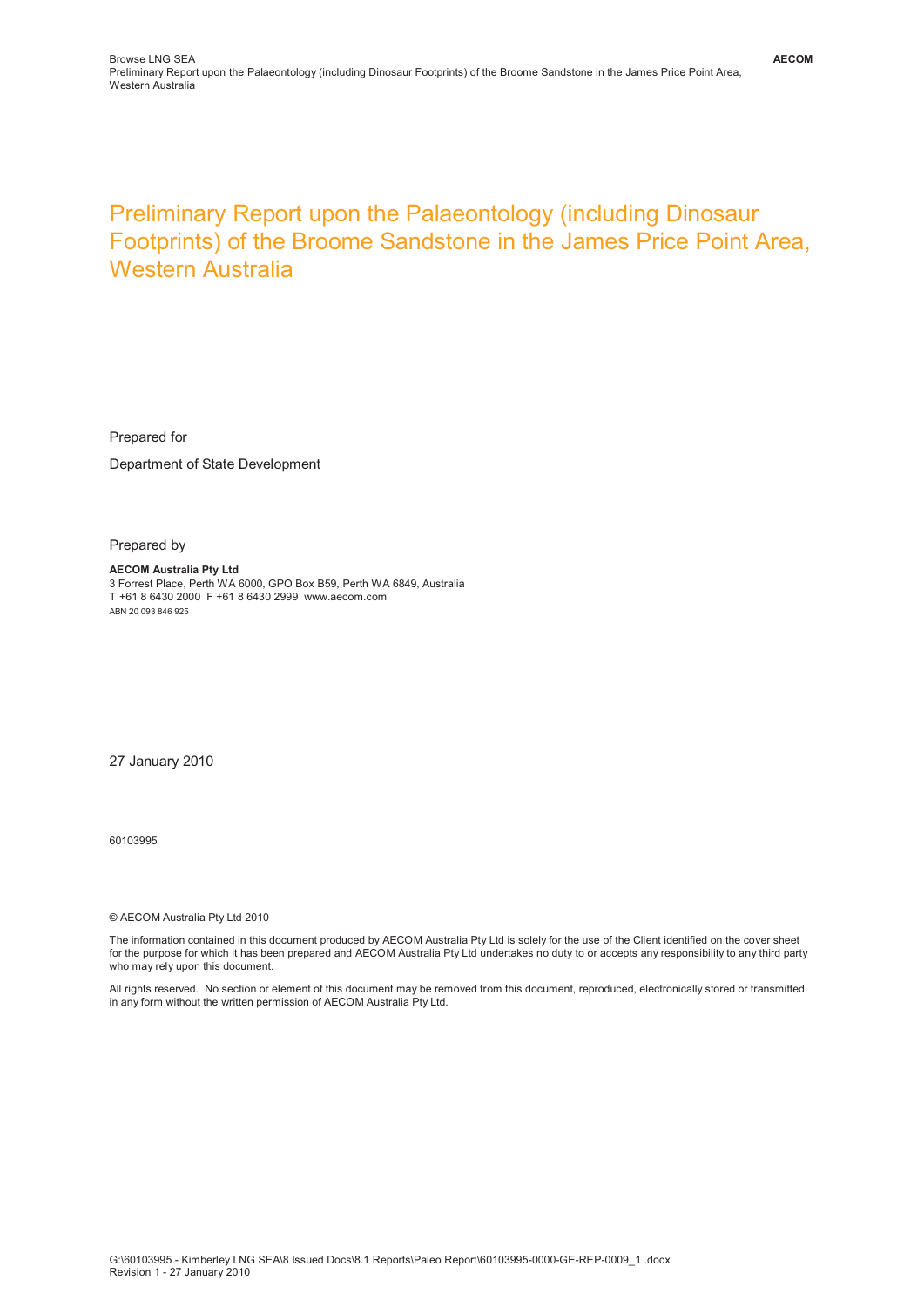### Quality Information

| Document    | Preliminary Report upon the Palaeontology (including Dinosaur Footprints) of the<br>Broome Sandstone in the James Price Point Area, Western Australia |  |  |
|-------------|-------------------------------------------------------------------------------------------------------------------------------------------------------|--|--|
| Ref         | 60103995                                                                                                                                              |  |  |
| Date        | 27 January 2010                                                                                                                                       |  |  |
| Prepared by | Mikael Siversson                                                                                                                                      |  |  |
| Reviewed by | Bill Gorham, Frank Smith                                                                                                                              |  |  |

#### Revision History

| <b>Revision</b> | <b>Revision</b><br>Date | <b>Details</b>          | Authorised                            |           |
|-----------------|-------------------------|-------------------------|---------------------------------------|-----------|
|                 |                         |                         | Name/Position                         | Signature |
| A               | 20-Dec-2009             | <b>Internal Draft</b>   | <b>Bill Gorham</b><br>Project Manager |           |
| B               | 23-Dec-2009             | Draft for client review | <b>Bill Gorham</b><br>Project Manager |           |
| $\Omega$        | 21-Jan-2010             | For Issue               | <b>Bill Gorham</b><br>Project Manager |           |
| 1               | 27-Jan-2010             | For Issue               | <b>Bill Gorham</b><br>Project Manager | BM the    |
|                 |                         |                         |                                       |           |
|                 |                         |                         |                                       |           |
|                 |                         |                         |                                       |           |
|                 |                         |                         |                                       |           |
|                 |                         |                         |                                       |           |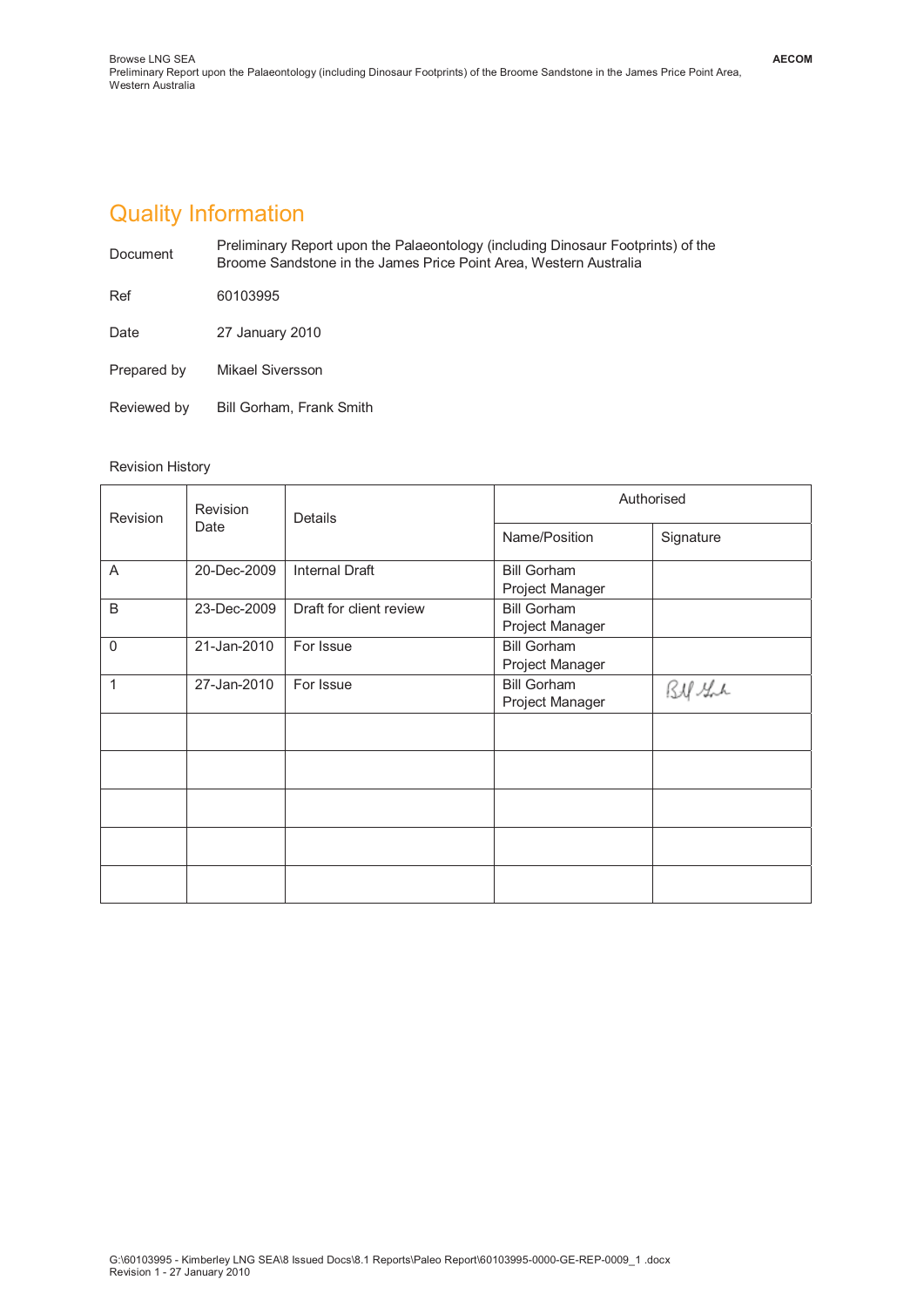#### Table of Contents

|     | <b>Executive Summary</b>       |   |
|-----|--------------------------------|---|
| 1.0 | Introduction and Background    | 1 |
| 2.0 | Methodology                    | 2 |
| 3.0 | <b>Results</b>                 | 3 |
| 4.0 | <b>Discussion</b>              | 4 |
| 5.0 | Assessment of possible impacts | 5 |
| 6.0 | References                     | 6 |

#### **List of Figures**

| Figure 1  | Bedding plane with numerous potholes, exposed at low tide south of the point. The more-<br>or-less circular depressions resemble sauropod footprints. However the small diameter of<br>the depressions $(\sim]30$ cm) and their seemingly random distribution indicate that they are |                |
|-----------|--------------------------------------------------------------------------------------------------------------------------------------------------------------------------------------------------------------------------------------------------------------------------------------|----------------|
|           | not footprints.                                                                                                                                                                                                                                                                      | 7              |
| Figure 2  | Outcrop of Broome Sandstone with heavy mineral sand at its base, approximately 1 km<br>north of James Price Point.                                                                                                                                                                   | $\overline{7}$ |
| Figure 3  | The Pleistocene 'Pindan' sandstone/siltstone, overlying the Lower Cretaceous Broome<br>Sandstone at James Price Point                                                                                                                                                                | 8              |
| Figure 4  | Map showing the southern and northern boundaries (green boxes) of the proposed survey<br>area and the actual area surveyed (yellow line).                                                                                                                                            | 9              |
| Figure 5  | Cross-bedded Broome Sandstone, exposed in cliff-sections a few hundred metres north of<br>James Price Point.                                                                                                                                                                         | 10             |
| Figure 6  | Erosional contact between laminated lagoonal silt/mud-stone and overlying coarse<br>sandstone.                                                                                                                                                                                       | 10             |
| Figure 7  | Conglomerate, overlying cross-bedded sandstone.                                                                                                                                                                                                                                      | 10             |
| Figure 8  | Sauropod underprint with a more weathering resistant core. Note surrounding ripple<br>marks.                                                                                                                                                                                         | 11             |
| Figure 9  | Fossilised desiccation cracks.                                                                                                                                                                                                                                                       | 11             |
| Figure 10 | Relatively large (~70 cm in diameter) sauropod underprint with positive relief, south of<br>James Price Point.                                                                                                                                                                       | 12             |
| Figure 11 | Two degraded sauropod underprints, south of James Price Point.                                                                                                                                                                                                                       | 12             |
| Figure 12 | A 'footprint' of non-biological origin, convincing with the right lighting.                                                                                                                                                                                                          | 13             |
| Figure 13 | Another photograph of the same specimen showing a horizontal, undisturbed stratum                                                                                                                                                                                                    |                |
|           | overlying the 'heel' area and the following bed forming the outer edge of one of the 'digits'. 13                                                                                                                                                                                    |                |
| Figure 14 | The area north of James Price Point at low tide. Note the sand-covered intertidal zone in                                                                                                                                                                                            |                |
|           | the background.                                                                                                                                                                                                                                                                      | 14             |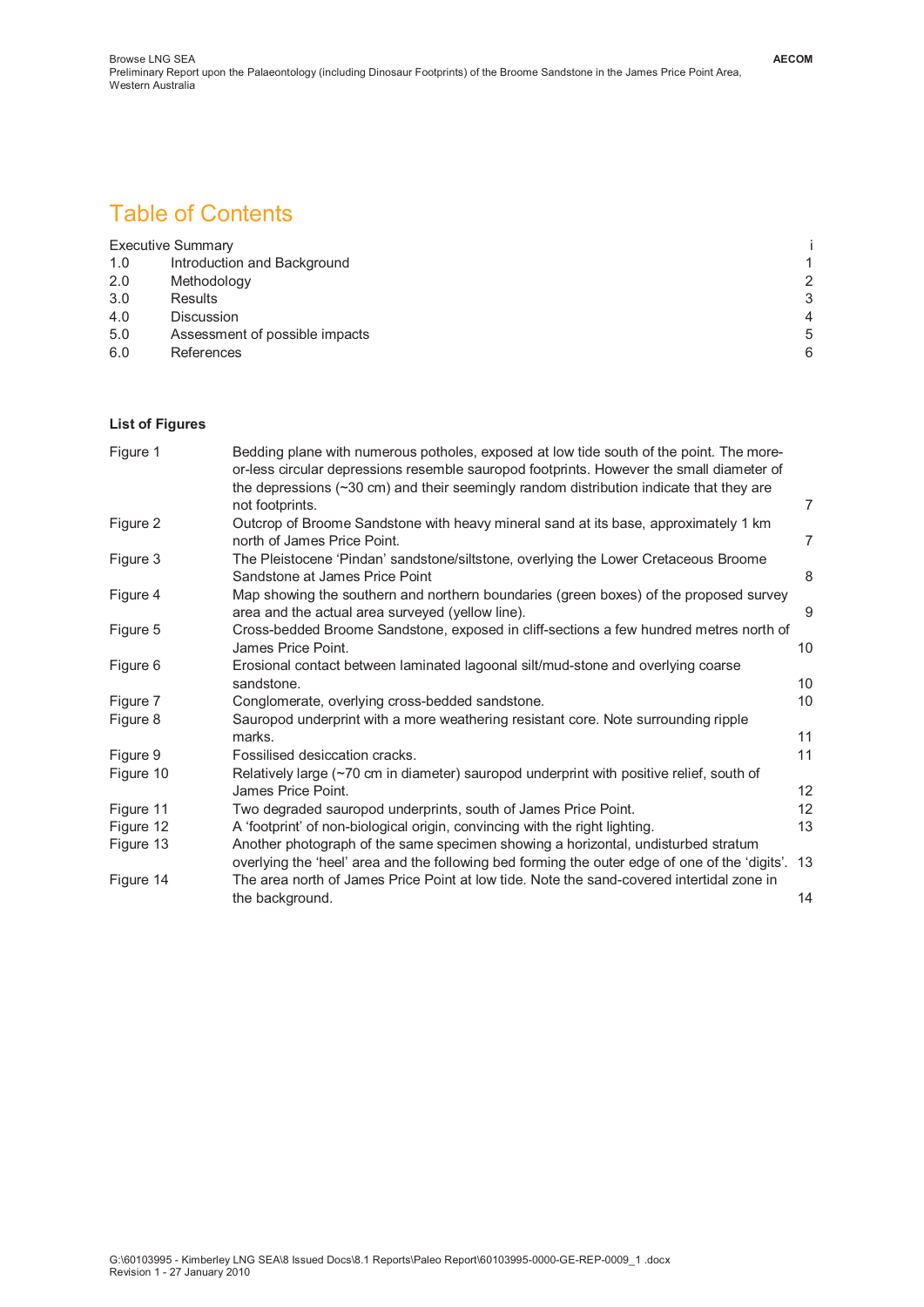#### Executive Summary

Intertidal outcrops of the Broome Sandstone were examined on 3, 4, and 5 November 2009 at low tide along a 4.2 kilometre (km) stretch of coastline, between 3 km south and 1.2 km northeast of James Price Point. Suboptimal spring tides prevented examination of the lowermost 1 metre (m) of vertical outcrop within the total intertidal zone. These may or may not yield museum-grade trackways.

Relatively abundant (approximately 1/200 m² on average), sub-circular structures interpreted as degraded sauropod underprints (see end of this report for a definition of the term 'underprint'<sup>i</sup>) were found in two beds (almost all in the lower bed) in the lowermost third of the intertidal zone (within a 280 m long and 30 m wide area), approximately 2 km south of James Price Point.

The Broome Sandstone exposed in cliff sections and within the intertidal zone between 2 km south of James Price Point and 1.2 km north of the point, did not yield any dinosaur footprints.

The intertidal zone between 1.2 km and 4.5 km north of James Price Point was not surveyed but is largely covered by sand.

The site selected for the LNG plant covers the section of the intertidal zone yielding the sauropod underprints. This is likely to result in the complete destruction of dinosaur trace fossils unless they are removed.

The quality of the sauropod trackways at James Price Point is very poor compared to spectacularly wellpreserved examples recorded by Dr Thulborn and colleagues at undisclosed sites further south along the coastline between Broome and James Price Point.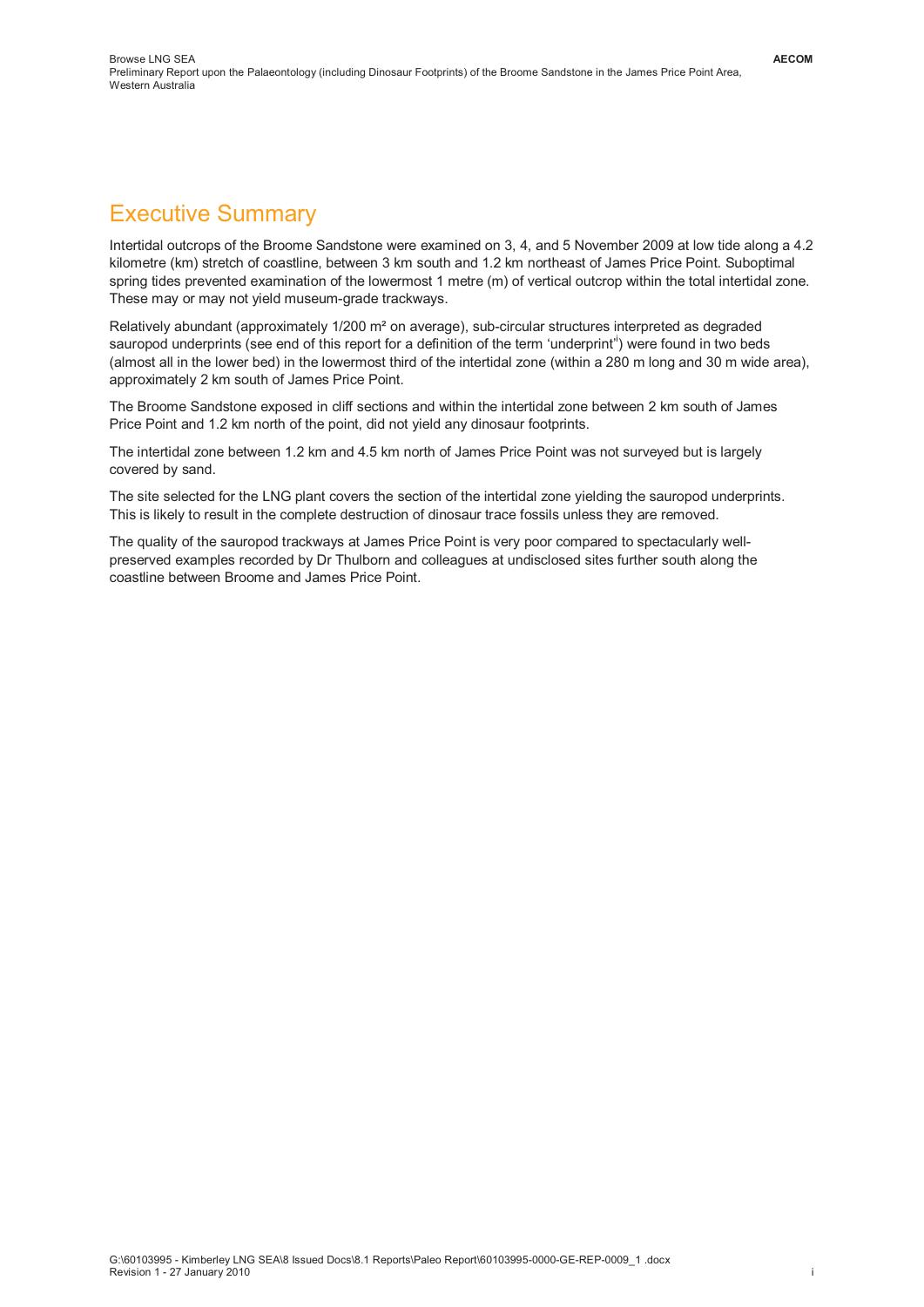#### 1.0 Introduction and Background

As part of the Strategic Assessment for the Browse LNG Precinct, the Western Australian Museum (WAM) was contracted to undertake an assessment of the fossil content in intertidal exposures of the Lower Cretaceous Broome Sandstone in the James Price Point area. The Broome Sandstone is well known for its dinosaur trackways and footprints (Glauert, 1953, Colbert and Merilees, 1967; Playford *et al*., 1975; Thulborn *et al*., 1994; Long 1998), and special emphasis was placed on recording dinosaur footprints occurring along a stretch of shoreline located between 3.0 km south to 1.2 km north of James Price Point.

In the James Price Point area, the Broome Sandstone is exposed intermittently **(Figure 1)** within the intertidal zone and in cliff sections **(Figure 2)** north of the point. The unit is overlain by the Pleistocene 'Pindan' sandstone/siltstone deposits that form bright red cliff sections around the point **(Figure 3)**.

In the first published account of dinosaur footprints and trackways near Gantheaume Point, Glauert (1952) recognised that the local Traditional Owners were very familiar with trackways of 'giant birds' in the Broome Sandstone. Their reference to the trackways as enormous bird tracks has proved rather accurate given that most current vertebrate palaeontologists regard birds as of dinosaur lineage. The local Aboriginal name for these trackways is 'warragunna'.

Conversations with a member of the Jabirr Jabirr people, who kindly and efficiently guided the survey team on site, indicate that James Price Point is visited on a more-or-less regular basis by camping family groups, especially at spring tides.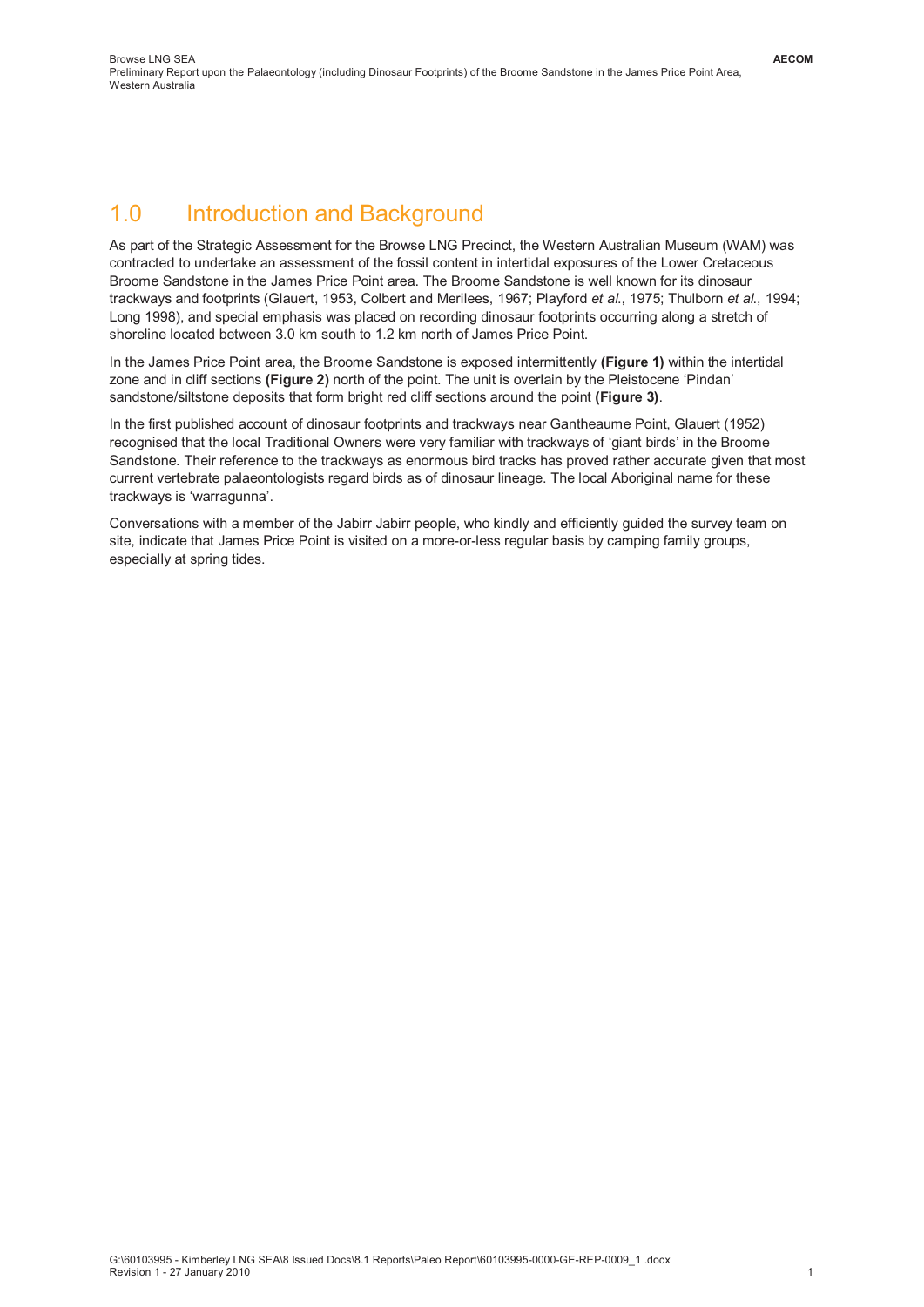## 2.0 Methodology

The survey was carried out by a field crew from the Western Australian Museum comprising the officer in charge, Dr Siversson, a technical officer and two volunteers. The area intended for the five days of survey included the intertidal zone between 3 km south and 4 km north of James Price Point. Because of weather limitations, surveys were conducted over only three days and limited to the intertidal zone between 3 km south and 1·2 km northeast of James Price Point **(Figure 4)**.

Mapping of footprints involved measuring the maximum diameter of sauropod underprints, recording their position with a hand held GPS device (Garmin eTrex, horizontal accuracy 15 m) and photographing some of the footprints and incomplete trackways. All specific locality data was stored by Dr Siversson.

The very limited time available for this type of mapping and the nature of the outcrops did not permit the use of a grid. Most of the underprints were discovered on Tuesday 3 November, between 3 and 5pm. The lowest tide on that day was 1.79m (Broome datum) around 5pm.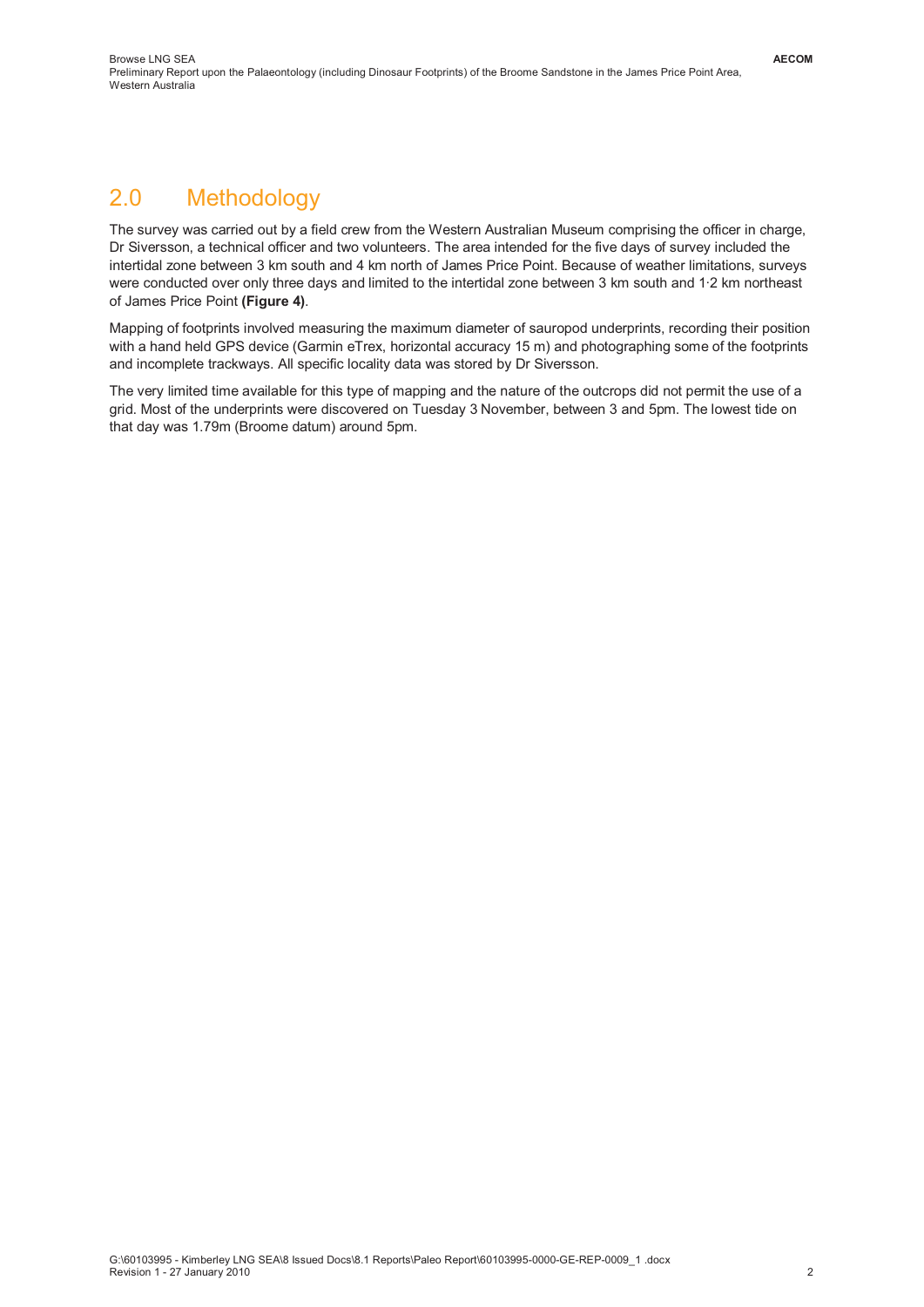#### 3.0 Results

The Broome Sandstone is up to 286 m thick in the Broome area (Playford *et al*., 1975). It comprises several lithofacies around James Price Point, including massive sandstones, cross-bedded sandstones **(Figure 5)**, laminated siltstones **(Figure 6)**, flaser bedding, and conglomerates **(Figure 7)**. Ripple marks were encountered in places **(Figure 8)** and some of the sandstone beds are visibly bioturbated by worms and possibly crustaceans. Numerous bedding planes preserve sections of desiccated mud flats **(Figure 9)**. Plant fossils, relatively abundant in the Broome Sandstone around Broome itself, are absent or very rare.

Sub-circular structures interpreted as degraded sauropod underprints **(Figure 8, Figure 10, and Figure 11)** were identified within two sandstone beds south of James Price Point. The specific locations and related information are available from Dr. Siversson but can only be provided to people authorised by the Department of State Development or the Traditional Owners.

A presumed tridactyl footprint **(Figure 12)** was discovered in the uppermost part of the intertidal zone, approximately 1 km south of the point. A closer examination indicates that the specimen is a 'pseudo-fossil', superficially resembling a tridactyl (three-toed) dinosaur foot print **(Figure 13)** as the individual 'digits' are demarcated by different sediment layers (not apparent in **Figure 12** as the middle and right 'digit impressions' are partly filled with water).

Intertidal outcrops of the Broome Sandstone between 1·2 km and 4·5 km north of James Price Point are poorly exposed during low to mid-tide. The intertidal zone immediately north-east of James Price Point is much degraded and contains no recognisable footprint (with the possible exception of the lowermost part, accessible only during extreme spring tides). Farther north the intertidal zone is largely covered by sand **(Figure 14)**; indicating poor potential for further finds (unless cyclonic storm surges temporarily remove the sand cover).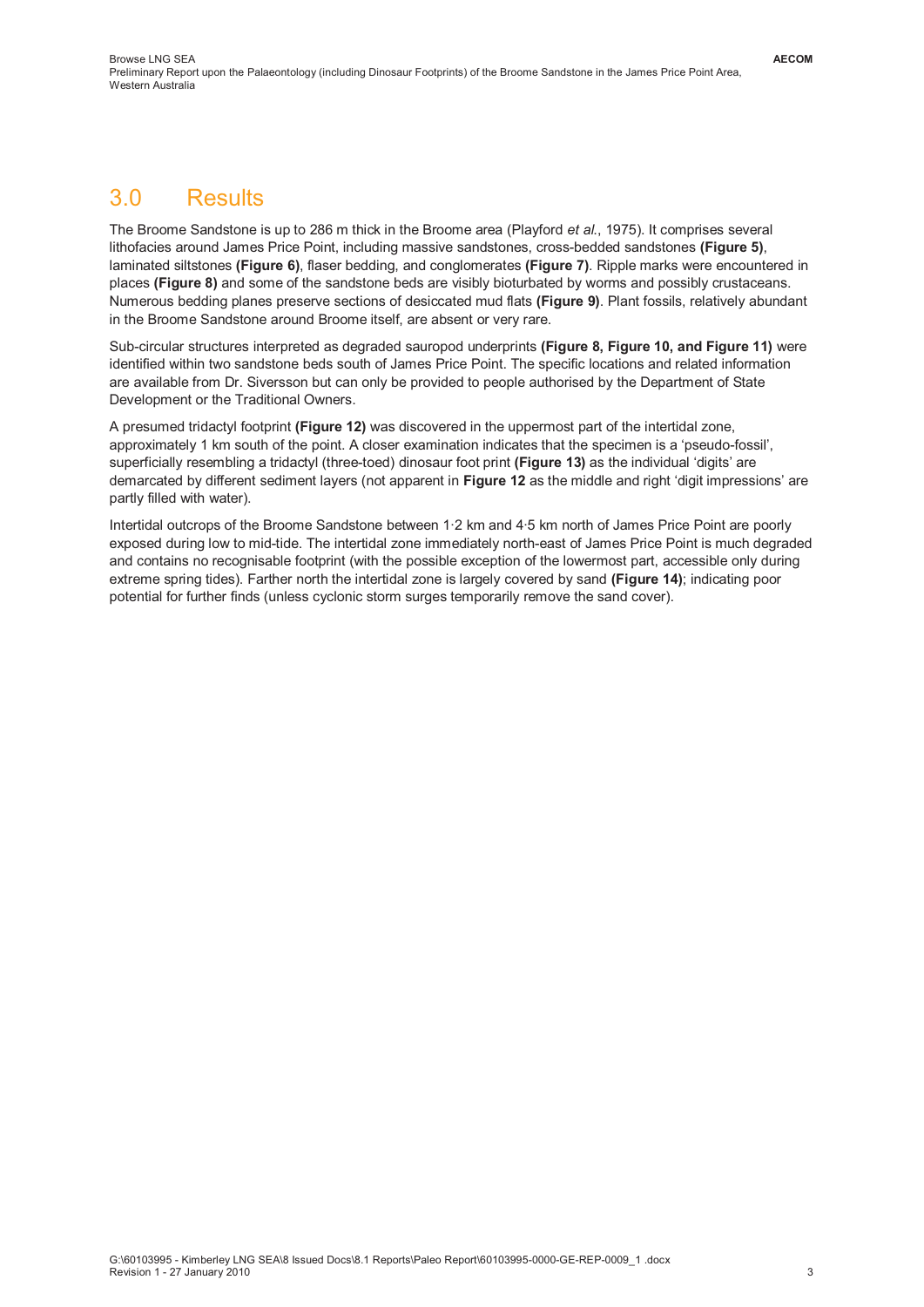#### 4.0 Discussion

The dinosaur footprints and trackways within the intertidal zone of the Broome Sandstone are, by far, the most diverse in Australia and compare favourably with the most diverse assemblages known from anywhere in the world (Thulborn *et al*., 1994). The area includes the only known sauropod trackways in Australia. The quality of some of the sauropod trackways is outstanding (Long, 1998, p. 129) and some of the individual sauropod footprints are larger than dinosaur footprints found on other continents. The distribution of sauropods in the Cretaceous period of Gondwana and the identity of recently described skeletal remains from sauropods in the Albian-Cenomanian Winton Formation in Queensland, infer that many, if not all, sauropod trackways in the Broome Sandstone can be assigned to titanosaurs. This group of sauropods includes the largest known land animals, such as *Argentinasaurus*, estimated to have reached a weight of 60-70 tonnes.

The dinosaur footprint assemblage identified by the WAM field crew at James Price Point comprises sub-circular structures identified as degraded underprints of sauropods. The quality of the trackways and individual footprints is not as spectacular as that of some of the material described by Thulborn *et al*., (1994). The footprint-bearing bed does not form a well-preserved bedding plane but comprises isolated, often rounded boulders of sandstone. As with any type of fossils, dinosaur footprints in general range in preservation from spectacularly well preserved trackways (which do occur further south in the Broome Sandstone) to severely degraded, almost unrecognisable isolated imprints. The sauropod underprints identified within a 280 metres long and 30 metres wide area, approximately 2 km south of James Price Point are not of museum-grade quality. Given that exceptionally wellpreserved dinosaur trackway assemblages occur at several locations further south of James Price Point (see Thulborn *et al*., 1994), the footprints found during the survey are of moderate scientific importance from the Western Australian Museum's viewpoint but may have significant heritage value to the Traditional Owners.

The lack of fossil plant material, abundant flaser bedding, desiccation surfaces, and intervals with fine-grained laminated sediments indicate tidal and lagoonal palaeoenvironments in the James Price Point area. In their preliminary report on sauropod trackways from the Dampier Peninsula, Thulborn *et al*. (1994) reported relatively abundant sauropod underprints and rare footprints of large theropods (carnivorous species) and ornithopods (group of 'bird-hipped', plant-eating dinosaurs) from the tidal/lagoonal facies of the Broome Sandstone. Terrestrial strata with plant fossils, indicating a swamp/forest setting, yielded well-preserved true tracks (as opposed to the subsurface prints characterising tidal/lagoonal facies) of a whole variety of small to large dinosaurs, including sauropods.

Presumed fossilised footprints are some of the most common 'fossils' brought in to the Western Australian Museum for identification by the public. In almost all cases, they turn out to represent weathering features of nonbiological origin. It is therefore justifiable to approach unpublished/unverified reports of dinosaur footprints around James Price Point with some scepticism. The author of this report has examined a number of photographs depicting alleged dinosaur footprints and even dinosaur remains from the James Price Point area. All of them depict various weathering features of the Broome Sandstone.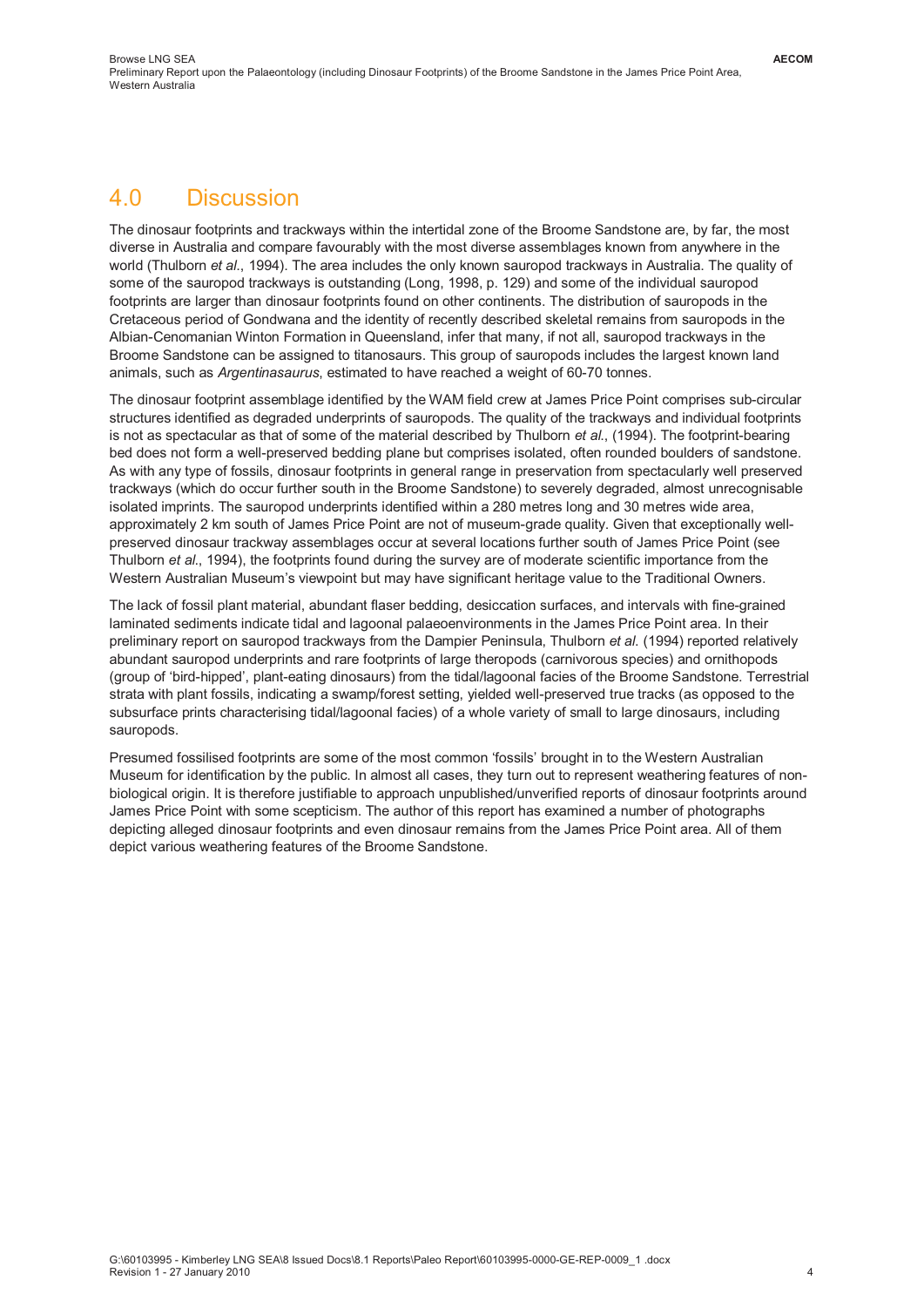#### 5.0 Assessment of possible impacts

Dinosaur trackways and isolated footprints occur in the Broome Sandstone between Broome itself and James Price Point (Thulborn et al., 1994, fig. 1). Virtually all imprints are exposed within the intertidal zone.The dinosaur ichno fossils range in state of preservation from 'world-class' assemblages of extraordinary scientific importance (assuming they will eventually be described in peer-reviewed scientific journals) to severely degraded, barely recognisable underprints. In 1997, Thulborn and colleagues flew over the intertidal zone at low tide and recorded numerous trackway sites, many of which had just been exposed after cyclonic storm surges. The sites were subsequently visited from the ground. Some of the sites yielded trackways even better preserved than the highquality examples illustrated by Thulborn *et al*., 1994 and Long, 1998. The results of the 1997 expedition have not been published in a scientific journal. In the absence of a formal description of the spectacular trackways discovered in 1997, comparisons of the trackways/footprints in the James Price Point area with those in other parts of the Broome Sandstone (for example the intertidal zone 3 km south of James Price Point to Broome), depend on the few illustrations in Thulborn *et al.,* (1994) and Long (1998), depicting spectacular, museum-grade trackways from undisclosed sites along the coast between Broome and James Price Point.

The dinosaur trackways/footprints found during the survey of the James Price Point area are near the bottom end of the preservation scale of these ichnofossils in the Broome Sandstone of the Dampier Peninsula. Outcrops of the Broome Sandstone within the accessed part of the intertidal zone are predominantly rubbly, especially around James Price Point itself. The degraded condition of the outcrops renders identification of possible footprints difficult, at best, in most areas.

The exact location for the proposed Browse LNG precinct indicates a direct impact on the sauropod underprints. Their removal or destruction is regrettable but the overall impact on the entire dinosaur trackway assemblage of the Broome Sandstone is negligible considering the vastly superior quality of trackways found further south along the coast.

The proposed development of a LNG plant at James Price Point would require significant and possibly ongoing dredging of one or more channels and the construction of groynes and bulkheads. Both groynes and breakwater structures cause a re-distribution of sand transported by longshore currents. The net impact on dinosaur footprints in the area is unpredictable, but currently exposed sauropod footprints may well become buried under sand whereas areas within the intertidal zone currently covered by sand could be exposed, potentially revealing better preserved trackways and footprints.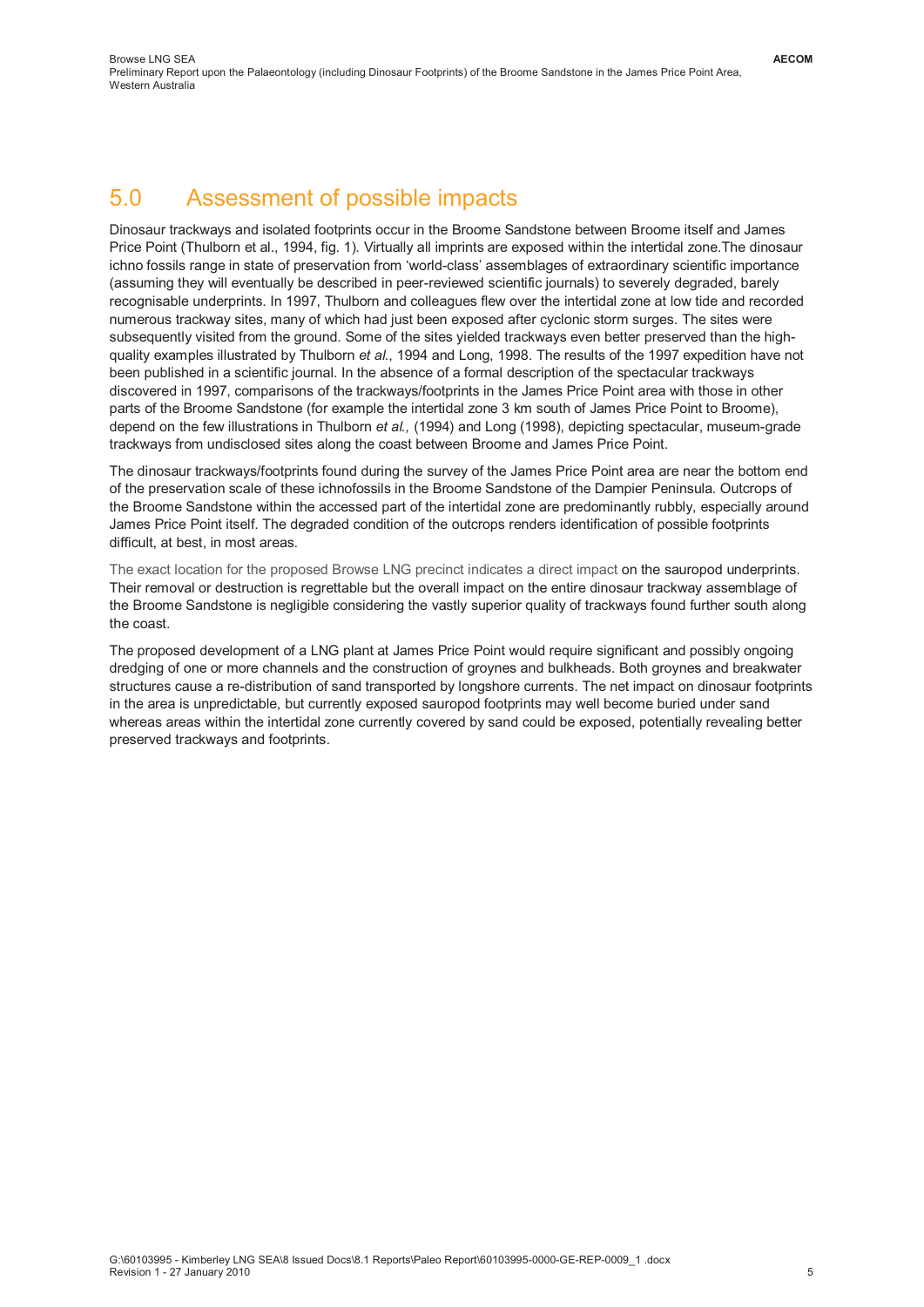#### 6.0 References

Anonymous, 2009. *Geology of James Price Point, Broome, Western Australia.* 7 pp. Geological Survey of Western Australia, East Perth.

Colbert, E. H. and Merilees, D. 1967. Cretaceous dinosaur footprints from Western Australia. *Journal of the Royal Society of Western Australia* 50:21-25.

Glauert, L. 1953. Dinosaur footprints near Broome. *The Western Australian Naturalist* 3:82-83.

Long, J. A. 1998. *Dinosaurs of Australia and New Zealand and other animals of the Mesozoic era.* 188 pp. University of New South Wales Press Ltd, Sydney.

Playford, P. E., Cope, R. N., Cockbain, A. E., Low, G. H., and Lowry, D. C. 1975. Phanerozoic. *Memoires of the Geological Survey of Western Australia* 2:221-433.

Thulborn, R. A. 1990. *Dinosaur tracks.* 410 pp. Chapman and Hall, London.

Thulborn, R. A., Hamley, T. and Foulkes, P. 1994. Preliminary report on sauropod dinosaur tracks in the Broome Sandstone (Lower Cretaceous) of Western Australia. *Gaia* 10:85-94.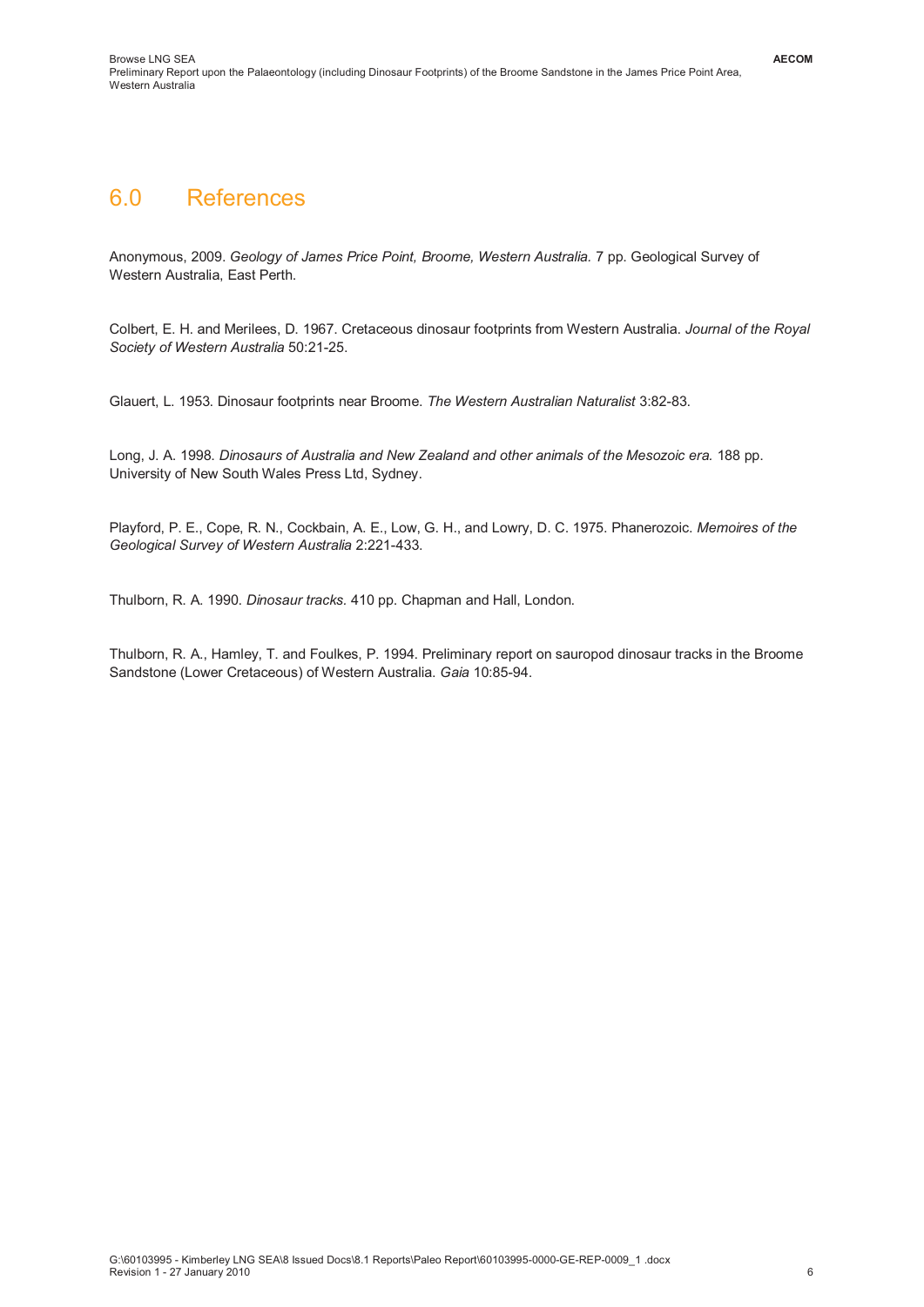

**Figure 1 Bedding plane with numerous potholes, exposed at low tide south of the point. The more-or-less circular depressions resemble sauropod footprints. However the small diameter of the depressions (~30 cm) and their seemingly random distribution indicate that they are not footprints.**



**Figure 2 Outcrop of Broome Sandstone with heavy mineral sand at its base, approximately 1 km north of James Price Point.**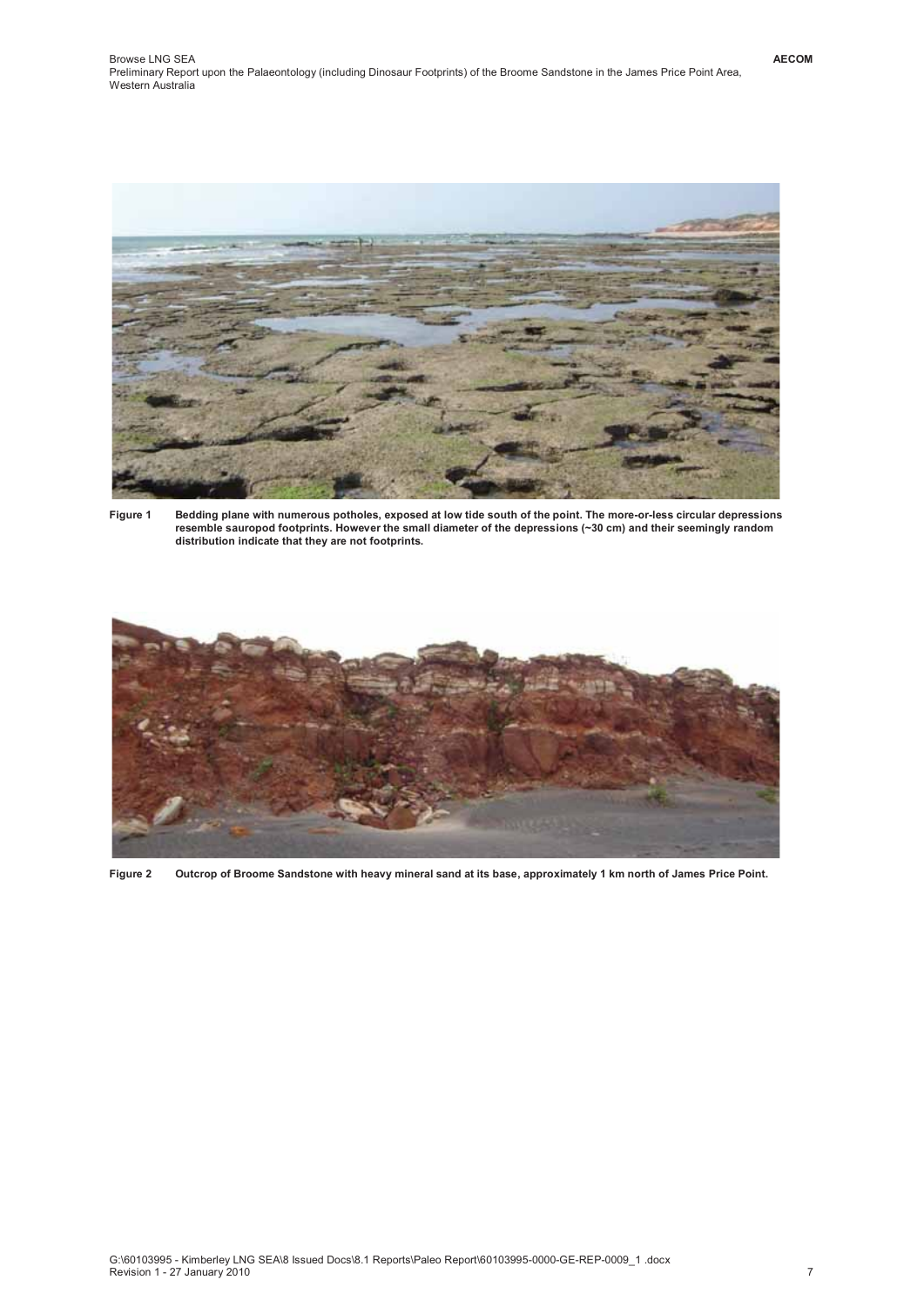

**Figure 3 The Pleistocene 'Pindan' sandstone/siltstone, overlying the Lower Cretaceous Broome Sandstone at James Price Point**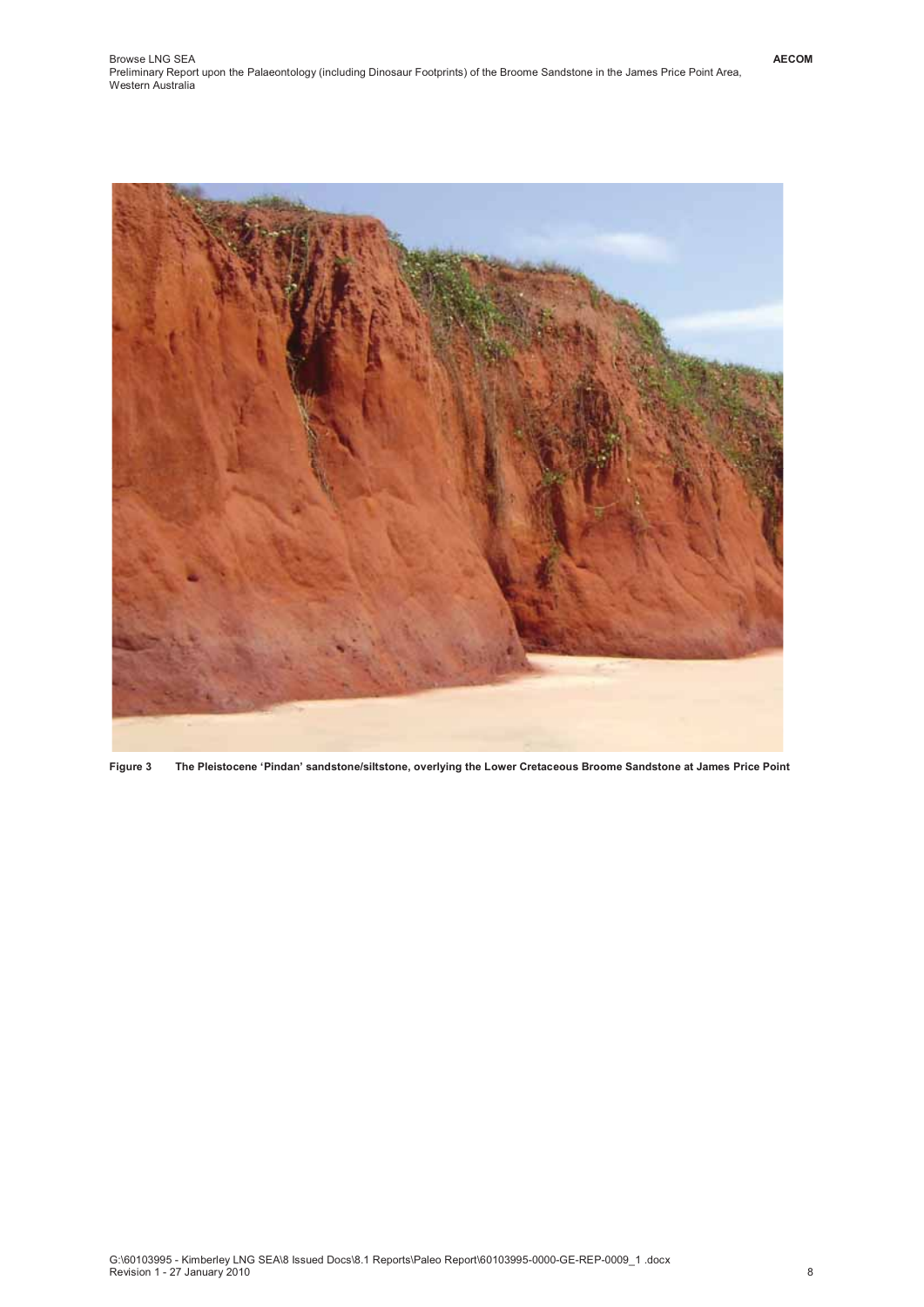

**Figure 4 Map showing the southern and northern boundaries (green boxes) of the proposed survey area and the actual area surveyed (yellow line).**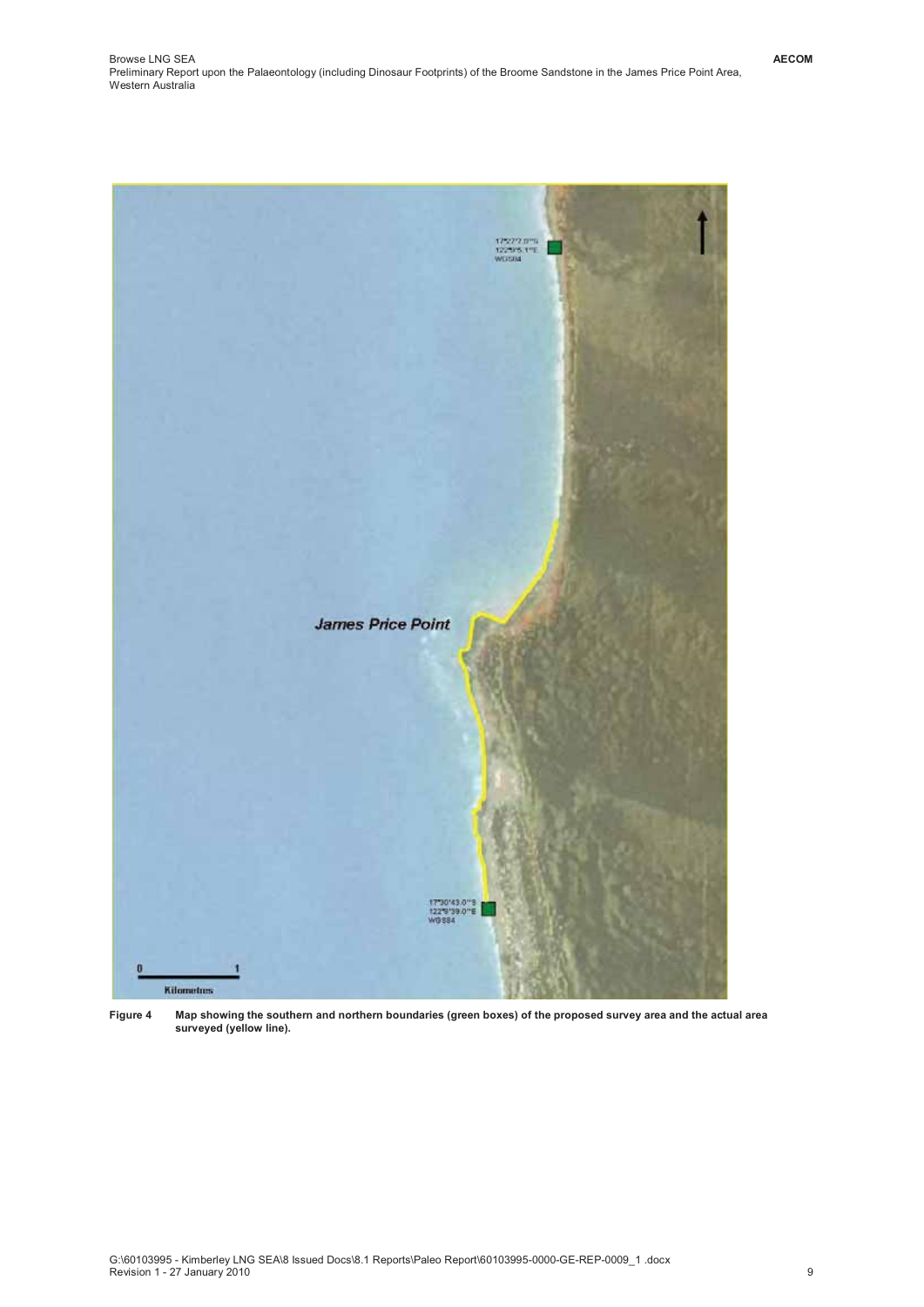

**Figure 5 Cross-bedded Broome Sandstone, exposed in cliff-sections a few hundred metres north of James Price Point.**



**Figure 6 Erosional contact between laminated lagoonal silt/mud-stone and overlying coarse sandstone.**



**Figure 7 Conglomerate, overlying cross-bedded sandstone.**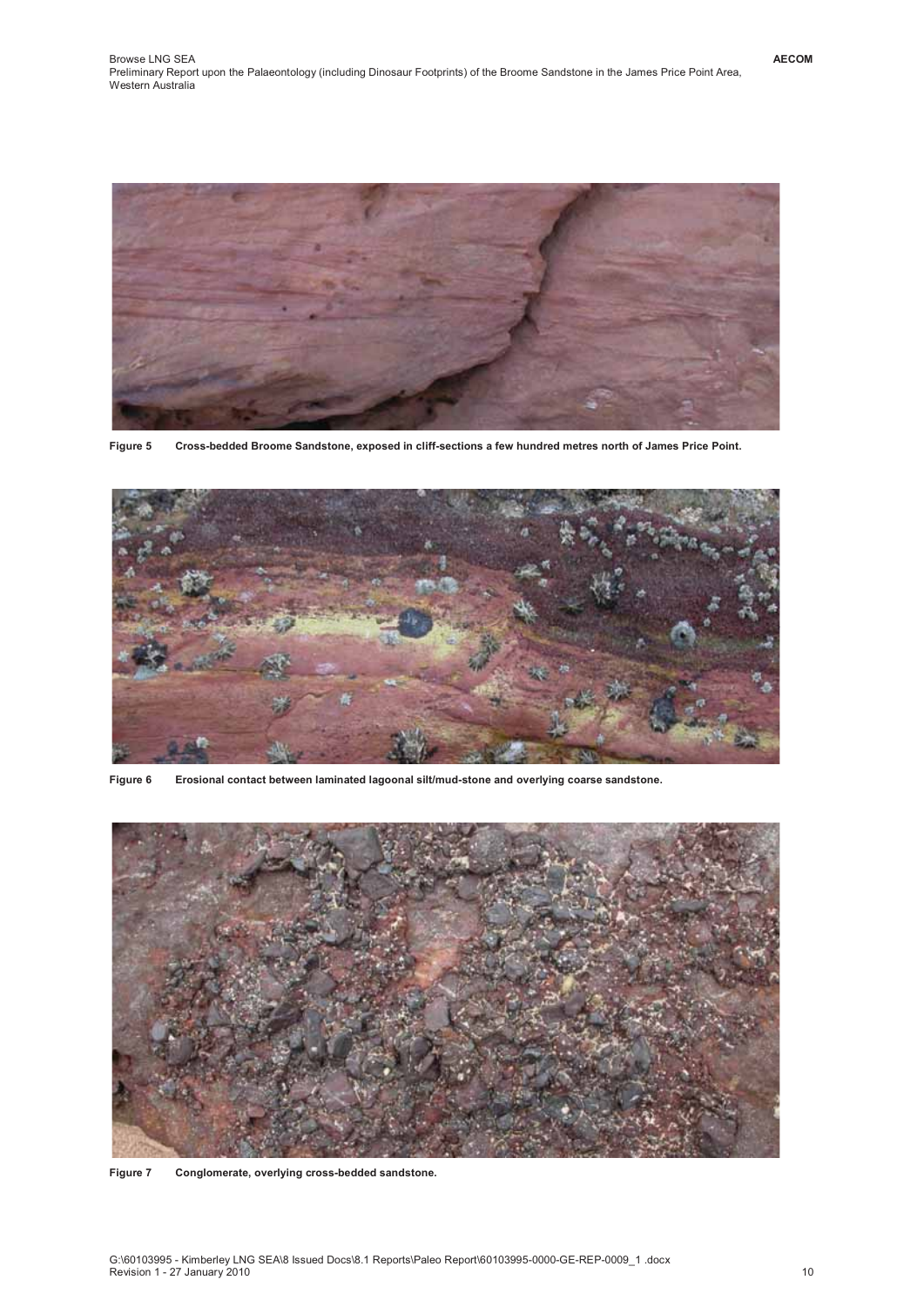

**Figure 8 Sauropod underprint with a more weathering resistant core. Note surrounding ripple marks.**



**Figure 9 Fossilised desiccation cracks.**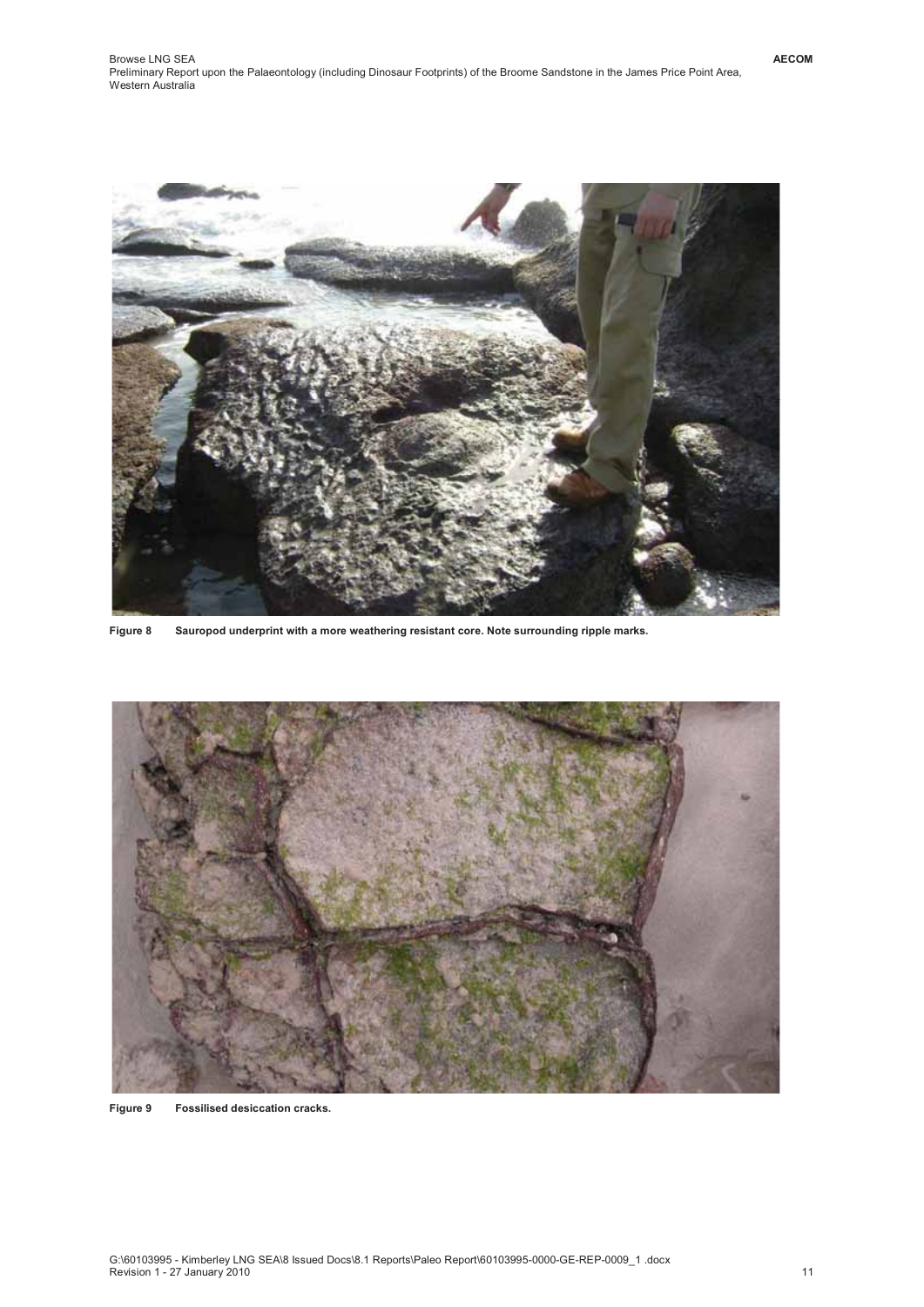

**Figure 10 Relatively large (~70 cm in diameter) sauropod underprint with positive relief, south of James Price Point.**



**Figure 11 Two degraded sauropod underprints, south of James Price Point.**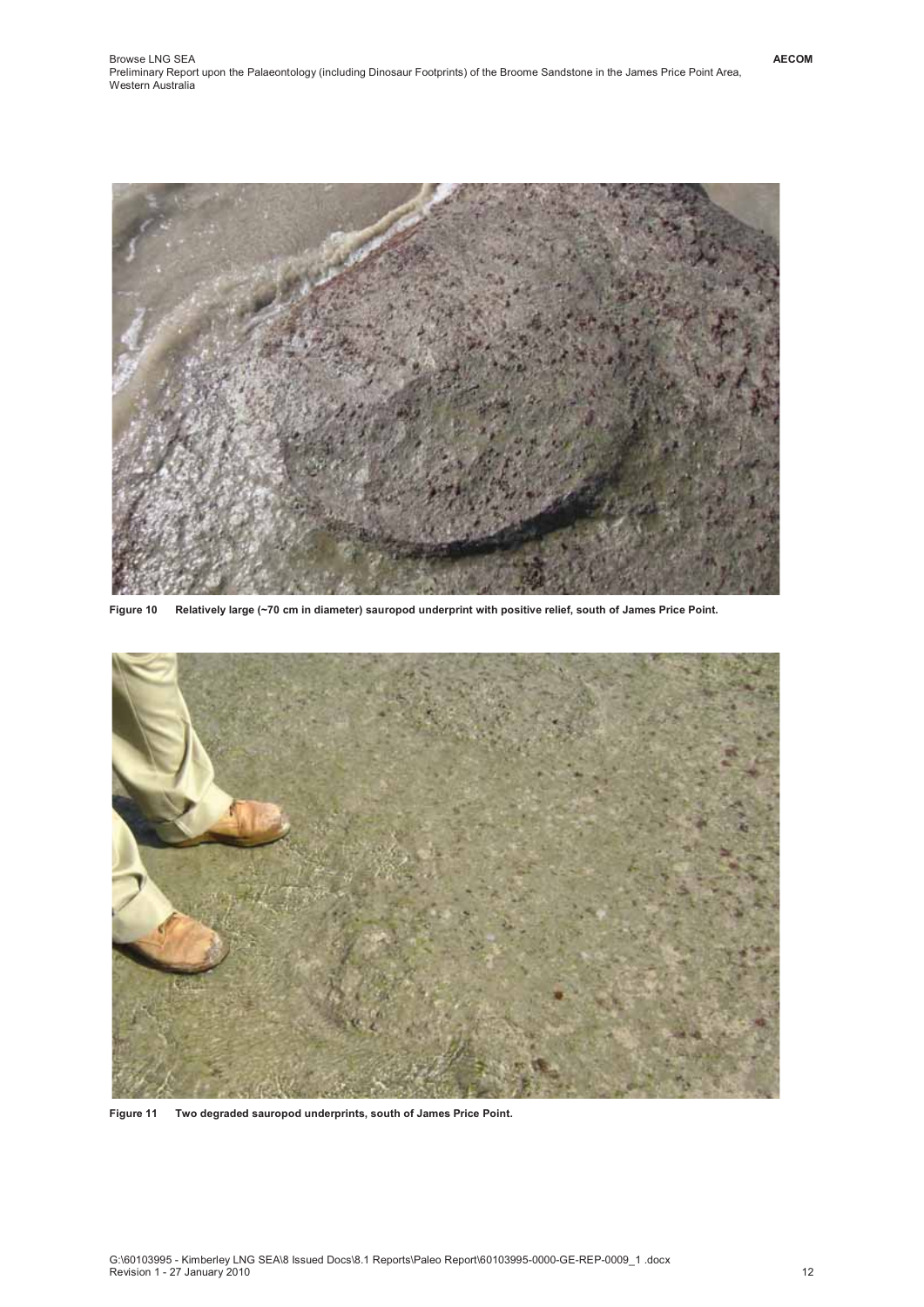

**Figure 12 A 'footprint' of non-biological origin, convincing with the right lighting.**



**Figure 13 Another photograph of the same specimen showing a horizontal, undisturbed stratum overlying the 'heel' area and the following bed forming the outer edge of one of the 'digits'.**